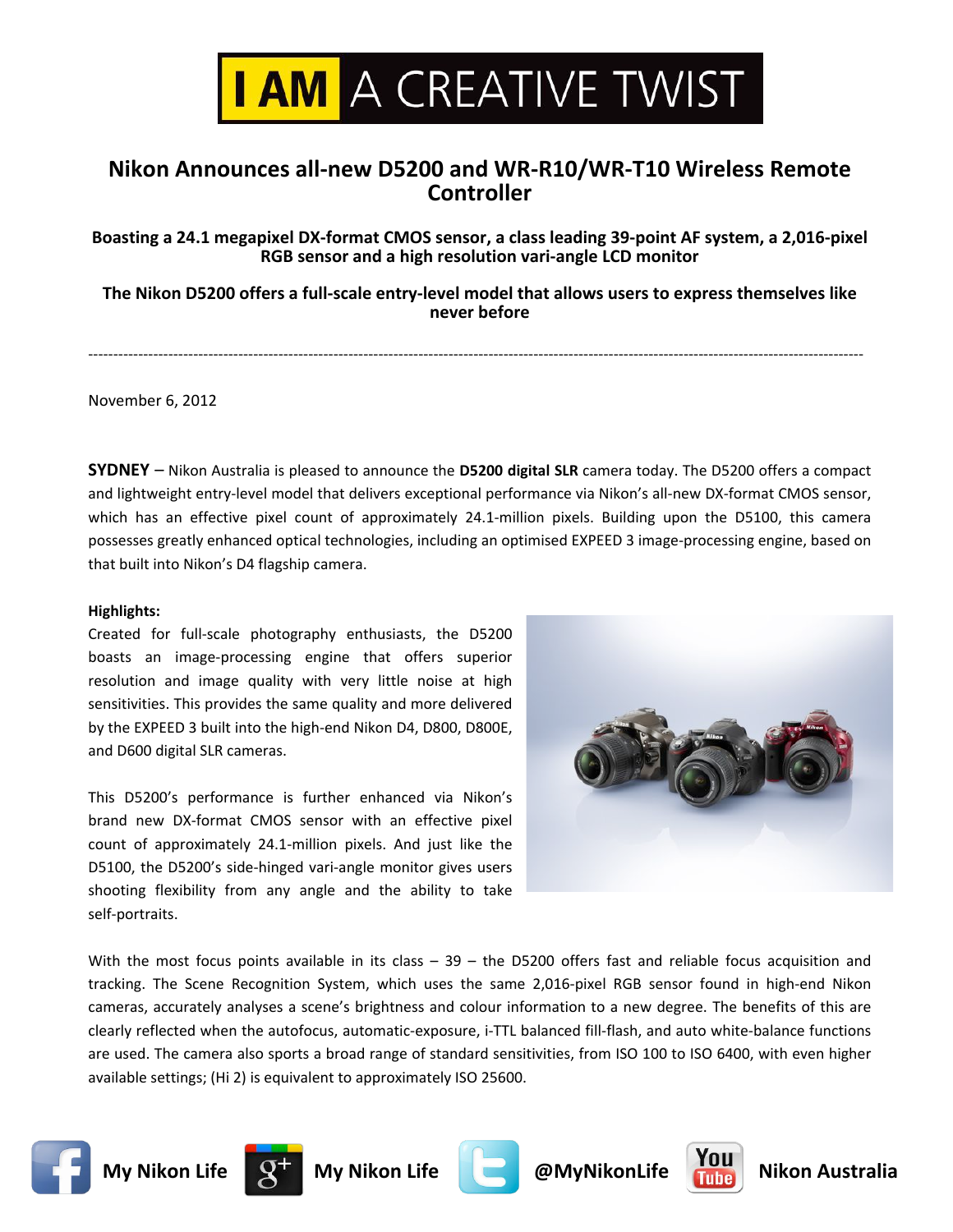For aspiring directors or those simply looking for a fun way to express themselves, the D-Movie function supports recording in 1920 × 1080 60i/50i, which means picture-perfect and highly detailed HD movies. The Special Effects mode allows users to apply and adjust custom effects while shooting, and the combination of this with the vari-angle LCD monitor that gives users the freedom to shoot from a wide range of angles, means that original and creative movies, as well as still images, are a button press away.

What's more, the D5200 offers ultimate convenience, with the camera possessing the ability to connect with smart devices via the Wireless Mobile Adapter WU-1a (sold separately). It can also be remotely controlled via the all-new WR-R10/WR-T10 Wireless Remote Controller (both available separately). When the WU-1a is connected to the camera, images can be transferred to smart devices, such as a smart phone or tablet<sup>1</sup>. The smart device can also be used to operate the camera remotely. In addition, by connecting the all-new WR-R10 (transceiver) and WR-T10 (transmitter) to the D5200, users can remotely control the camera from greater distances, broader angles and even through obstacles – far superior when compared to infrared remote control. The WR-T10 transmitter can also be used to control multiple cameras at the same time, via multiple WR-R10 receivers.

<sup>\*1</sup>The Wireless Mobile Adapter Utility app must first be installed on the smart device (the app can be downloaded free of charge from the smart device's app store).

### **Primary Features:**

1. All-New! Nikon's 24.1-million Pixel DX-format CMOS Sensor - Support For A Broad Range Of ISO Sensitivities Resulting In Superior Image Quality And Definition

The D5200's DX-format CMOS sensor helps capture clear and sharp images with very little noise, even at higher sensitivities. This is achieved through an effective pixel count of approximately 24.1-million pixels, which supports a broad range of standard ISO sensitivities, from ISO 100 at the low end to ISO 6400 at the high end. The camera offers even higher ISO capabilities  $-$  (Hi 2) is equivalent to approximately ISO 25600. When used in conjunction with NIKKOR lenses, which feature Nikon's advanced optical technologies, the finest details will be sharply rendered via the approximate 24.1-million effective pixels.



### 2. Optimised EXPEED 3 Image-Processing Engine - Faster And More Efficient

Equipped with an enhanced, high-performance EXPEED 3 image-processing engine, based on the one built into Nikon's high-end FX-format D4, D800, D800E, and D600, the D5200 offer precise rendering, reproduces colours vividly and features a broad dynamic range. Advanced noise-reduction processing effectively suppresses noise to preserve textures and details when shooting still images at high sensitivities. The same technology ensures that movies feature crisp, clear outlines, even when shooing in low-light situations.

### 3. Stress-Free Shooting: Cutting-Edge Basic Camera Performance And Operation

### Best In-Class AF system - 39 AF Points

Utilising the Multi-CAM4800DX autofocus sensor module, the D5200 will always acquire and track the intended subject with 39 focus points. Along with cross-type sensors for the nine centre focus points, which are used the most often, users can count on reliable focusing and excellent tracking performance. In











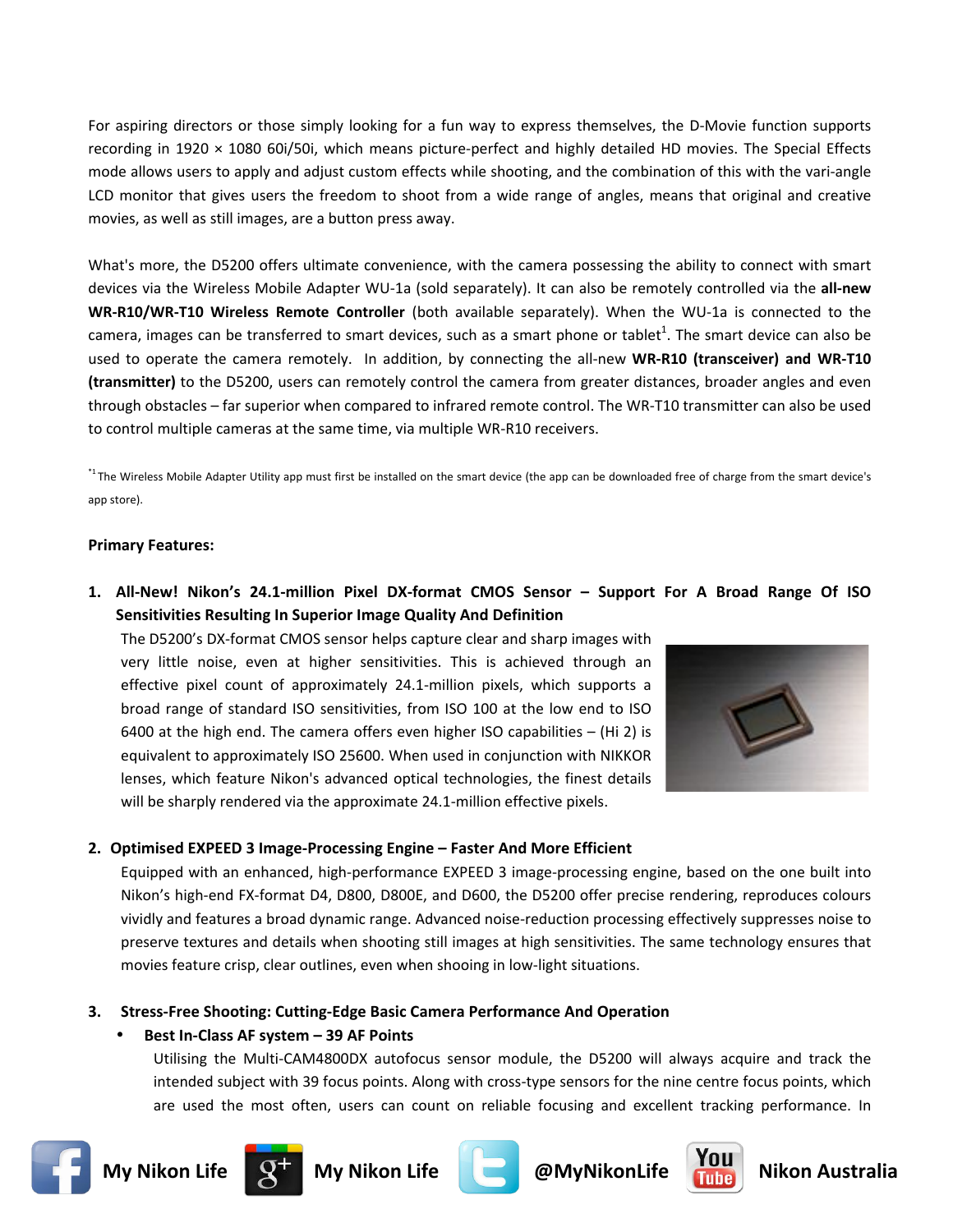addition, the number of active focus points can be limited to 11.

## 2,016-pixel RGB Sensor With Built-In Scene Recognition System

The Scene Recognition System automatically detects shooting conditions and analyses a scene's brightness and colour information, which is used by the autofocus, auto-exposure, i-TTL balanced fill-flash, and auto white-balance functions. For the best and most apparent results, users should enable 3D-tracking, which is optimal when capturing moving objects. The system is also better at identifying smaller subjects, compared to the D5100. What's more, up to 35 faces can be recognised when recording movies in live view mode with the Face-priority AF enabled, or when faces are enlarged during playback of still images.

## High-Speed Continuous Shooting – Up To Approximately 5  $fps<sup>1</sup>$

With the ability to continuously shoot at up to approximately 5 fps, users will never miss the perfect shot, whether framing images in the optical viewfinder or via the camera's monitor. With the densely packed 39 focus points effectively covering the majority of the frame, the D5200 will always acquire and track the intended subject, even rapidly moving ones. Users also have the option of selecting the optimal frame rate for capturing natural human expressions during high-speed continuous shooting, which is approximately 3 fps.

<sup>\*1</sup> With manual focus, [S] (shutter-priority auto) or [M] (manual) shooting mode, shutter speed 1/250 s or faster, and other settings at default values.

## 4. Vari-angle LCD Monitor - Stress-Free Shooting From Any Angle

The large, 3-inch, approximately 921k-dot LCD monitor features a wide viewing angle and accurate previews. It

opens to the left from 0-180°, and when opened, can be rotated 180° forwards and 90° backwards. The side-hinge prevents the monitor from hitting a tripod and allows it to open and rotate without obstruction, for flexible and stress-free shooting. This also makes self portraits possible as well.



5. Nikon's D-Movie 1920 x 1080 60i/50i - Smooth, Cinematic Action **Videos With Superior Picture Quality** 

The ability to record pristine  $1920 \times 1080$  60i/50i movies is now just a

button press away. Nikon's new DX-format CMOS sensor, with an effective pixel count of approximately 24.1-million pixels, and enhanced, high-speed EXPEED 3 image-processing engine ensure sharp and clear movies with little noise, jaggies or moiré patterns.

When filming moving objects or subjects, the user simply enables Contrast-detect AF to activate autofocusing. When the focus mode is set to Full-time servo AF (AF-F) and the AF-area mode to Subject-tracking AF, the camera automatically focuses on a subject moving through the frame.

Users can also manually<sup>1</sup> set shutter speed and ISO sensitivity according to their own preferences. Optional recording frame rates range from 60i or 50i (1080), or 24p, 25p or 30p (1080) per second. The camera is





**My Nikon Life** 





**Nikon Australia**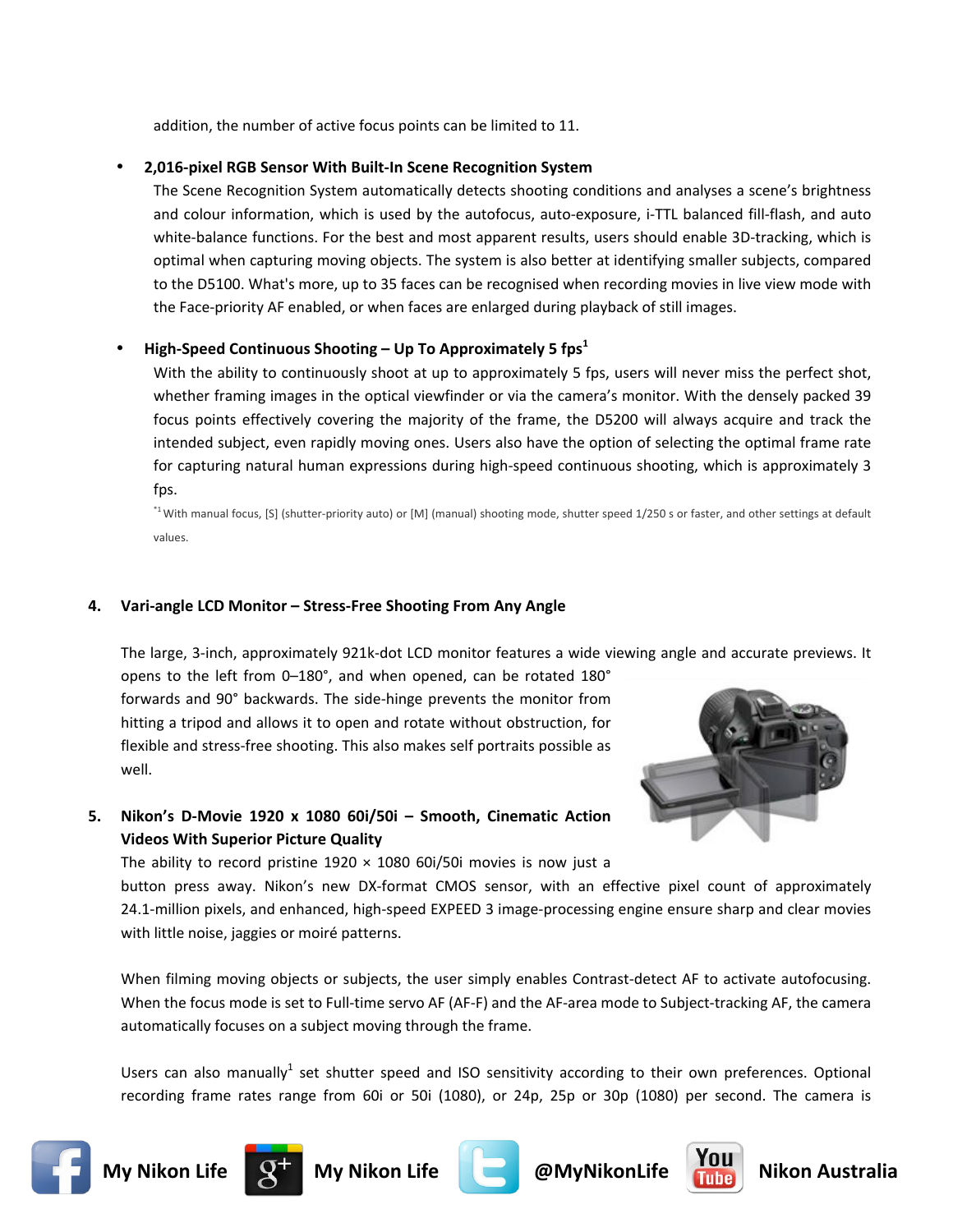equipped with a stereo microphone for excellent audio quality when recording movies. Stereo sound can also be captured via the optional Stereo Microphone ME-1.

 $*$ <sup>1</sup> Available shutter speeds vary according to the selected movie frame rate. ISO sensitivity can be selected within the range of ISO 200–6400 and Hi  $0.3 - Hi 2.$ 

### 6. Special Effects Mode - Creative Imaging Expression

Seven<sup>1</sup> special effects can be applied to still images and movies. With the option of previewing the special effect on the monitor before capturing or recording the image or movie, users can adjust or confirm results of the effect in real time. Movie lovers can now easily insert and enjoy dramatic effects with a few simple clicks. Expressing creativity and style have never been so easy.

\*<sup>1</sup>D5200 special effects: Selective Colour, Colour Sketch, Miniature Effect, Night Vision, Silhouette, High Key, Low Key. Colour Sketch, Miniature Effect, and Selective Colour can also be applied to images already recorded from the retouch menu.

## 7. Smart Device Compatibility - Wireless Image Transfer Via Optional Wireless Mobile Adapter WU-1a

By connecting the Wireless Mobile Adapter WU-1a (sold separately) to the D5200, the live view function can be

displayed on a smartphone or tablet screen. The user can capture an image remotely (remote movie recording not supported), and images captured with the D5200 can be transferred to the smart device<sup>1</sup> over a wireless connection.

The Wireless Mobile Adapter WU-1a expands the ways in which users can enjoy the photos and movies they have recorded with the D5200 and a NIKKOR lens. Users can immediately transfer images to family and friends, or upload them to blogs or social networking sites, anywhere and at anytime.

True, high-quality photos and movies recorded with a compatible digital SLR camera can be easily shared with a smart device by using the Wireless Mobile Adapter WU-1a.

<sup>1</sup>The Wireless Mobile Adapter Utility app must first be installed on the smart device (the app can be downloaded free of charge from the smart device's app store).

8. Stress-Free Remote Shooting - Wireless Remote Controller WR-R10/WR-T10 Shooting remotely is now made simple and convenient by connecting the new WR-R10 (transceiver) to the D5200 and using the WR-T10 (transmitter) as the controller. Wireless control (which uses electromagnetic waves) is much more efficient than infrared remote control, as obstacles such as trees and walls no longer hinder communication between the transceiver and transmitter. In addition, the